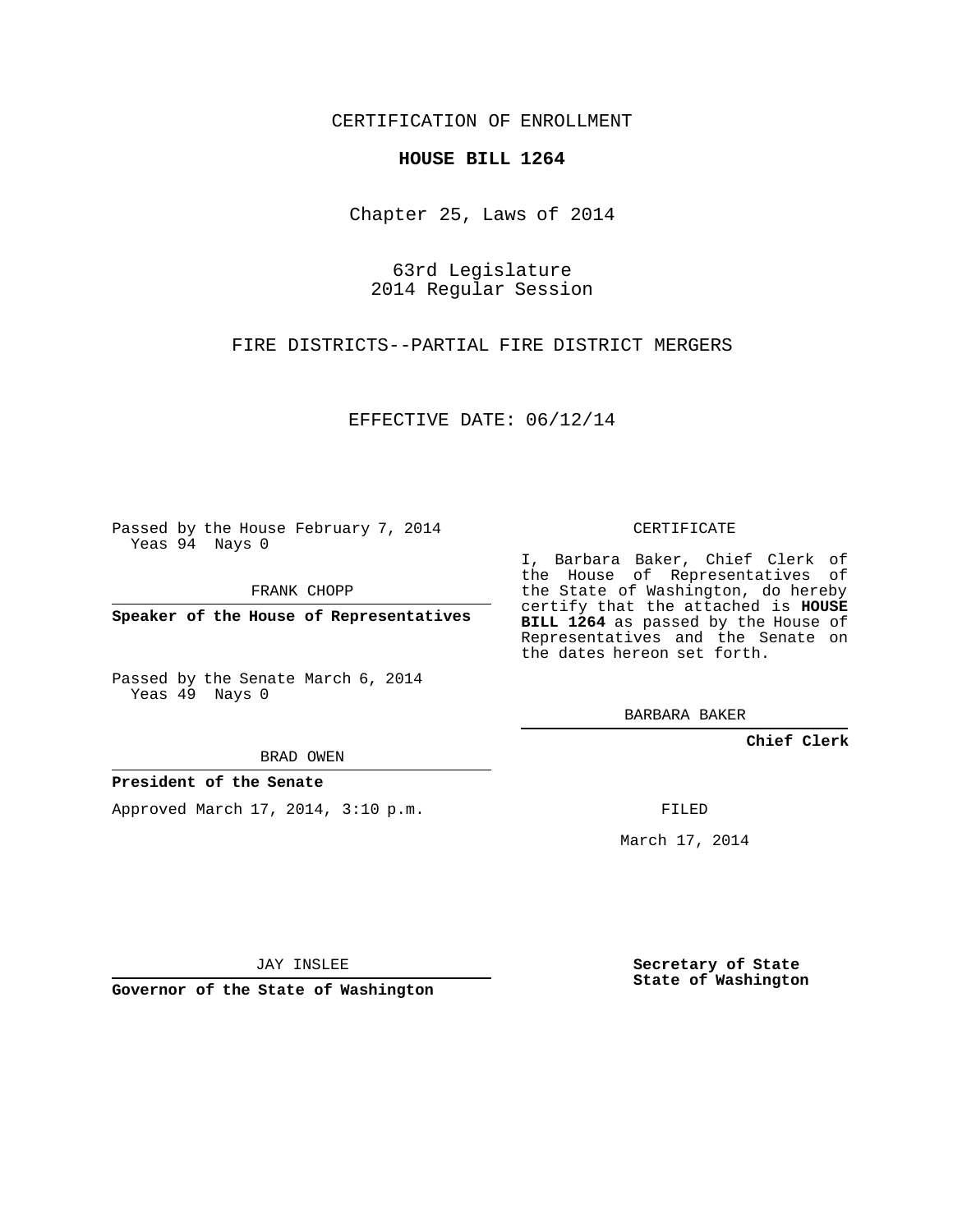## **HOUSE BILL 1264** \_\_\_\_\_\_\_\_\_\_\_\_\_\_\_\_\_\_\_\_\_\_\_\_\_\_\_\_\_\_\_\_\_\_\_\_\_\_\_\_\_\_\_\_\_

\_\_\_\_\_\_\_\_\_\_\_\_\_\_\_\_\_\_\_\_\_\_\_\_\_\_\_\_\_\_\_\_\_\_\_\_\_\_\_\_\_\_\_\_\_

Passed Legislature - 2014 Regular Session

**State of Washington 63rd Legislature 2013 Regular Session By** Representatives Haigh, Chandler, Takko, and Ryu Read first time 01/22/13. Referred to Committee on Local Government.

 AN ACT Relating to partial fire district mergers; and amending RCW 52.06.090, 52.06.100, and 52.06.140.

BE IT ENACTED BY THE LEGISLATURE OF THE STATE OF WASHINGTON:

 **Sec. 1.** RCW 52.06.090 and 1989 c 63 s 16 are each amended to read as follows:

 A part of one district may be transferred and merged with an adjacent district if the area can be better served by the merged district. To effect such a merger, a petition, signed by a majority of the commissioners of the merging district or signed by not less than fifteen percent of the qualified electors residing in the area to be merged, shall be filed with the commissioners of the merging district, if signed by electors, or with the commissioners of the merger district if signed by commissioners of the merging district. If the commissioners of the merging district approve the petition, the petition shall be presented to the commissioners of the merger district. If the commissioners of the merger district approve the petition, an election shall be called in the area to be merged.

 In the event that either board of fire district commissioners does 19 not approve the petition, the ((petition-may-be-approved-by-the